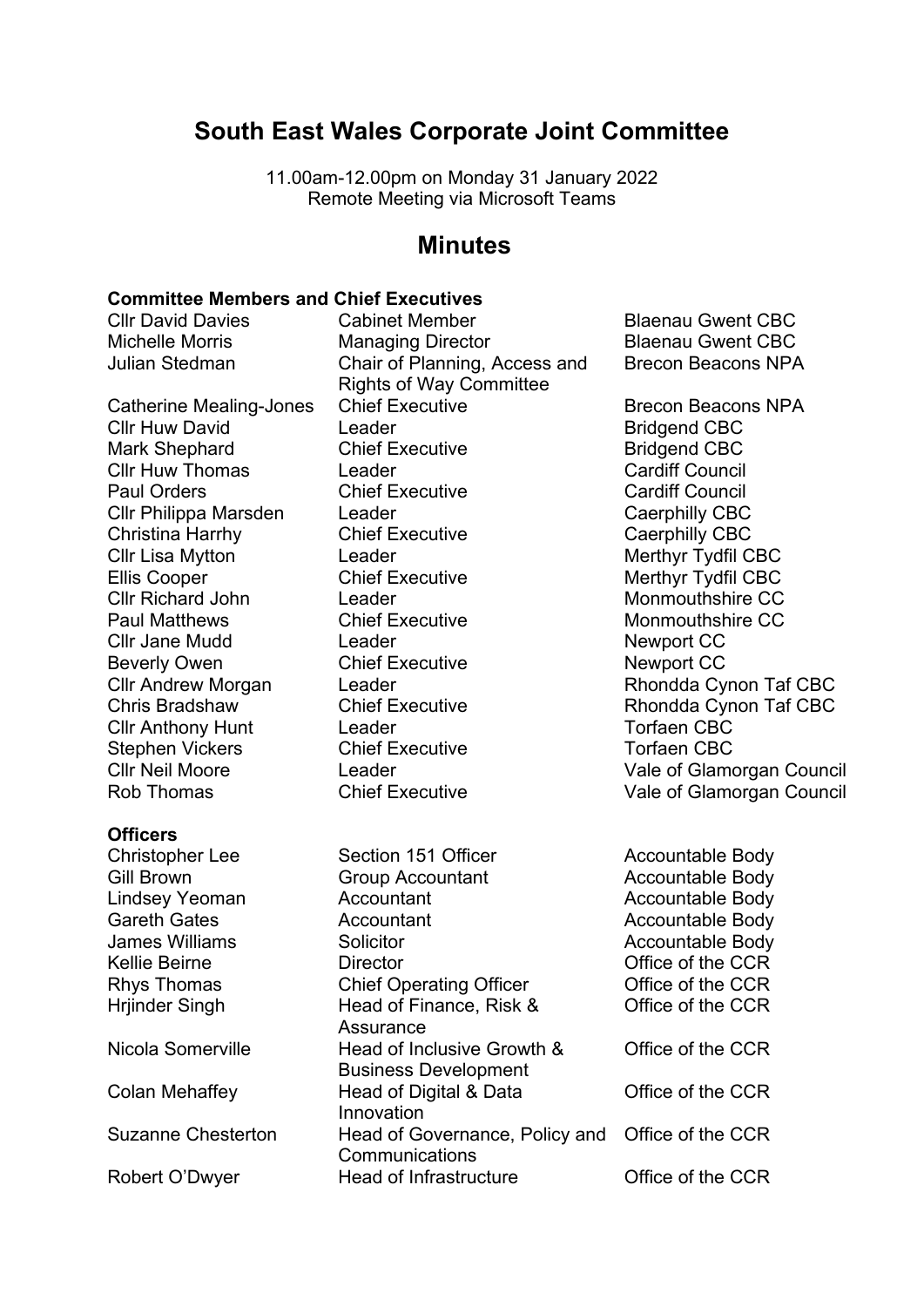| <b>Steven Hazleton</b>                        | Marketing & Communications<br>Lead                                                     | Office of the CCR                               |
|-----------------------------------------------|----------------------------------------------------------------------------------------|-------------------------------------------------|
| Nathan Llewellyn                              | Marketing & Communications<br>Officer                                                  | Office of the CCR                               |
| Nicola Butler                                 | <b>Business Development &amp;</b><br><b>Partnership Officer</b>                        | Office of the CCR                               |
| Liz Fitzgerald (minutes)                      | <b>Business Development &amp;</b><br><b>Partnership Officer</b>                        | Office of the CCR                               |
| <b>Observers</b>                              |                                                                                        |                                                 |
| Gareth Ashman<br>Jenna Dillon                 | <b>Head Of Infrastructure</b><br>Senior Project Delivery Manager<br>- South East Wales | <b>UK Government</b><br><b>Welsh Government</b> |
| <b>Claire Germain</b>                         | <b>Head of Local Government</b><br>Partnerships                                        | <b>Welsh Government</b>                         |
| <b>Apologies</b><br><b>Cllr Nigel Daniels</b> | Leader                                                                                 | <b>Blaenau Gwent CBC</b>                        |
|                                               |                                                                                        |                                                 |

Recording of the meeting started at 11:04

### **1. Welcome and Apologies**

- (1) Cllr Davies opened the meeting, welcomed Committee Members and advised that he would act as interim Chair, as substitute for Cllr Daniels, under Regulation 7, paragraph 2 of the South East Wales Corporate Joint Committee Regulations 2021, ref SI 2021/343 dated 17 March 2021.
- (2) Kellie reminded Committee Members that the member for Brecon Beacons National Park Authority was entitled to vote on matters relating to the Strategic Development Plan and therefore, at the present meeting, for Item 9 CJC Strategic Planning Budget Requirement 2021/22 & 2022/23 only.

# **2. Declarations of Interest**

- (1) In respect of Item 7 Interim Executive Staffing Arrangements, Kellie Beirne, Christopher Lee and James Williams would leave the meeting after Item 6 and would return to the meeting after Item 7 had concluded.
- (2) No other declarations of interest were received.

# **3. Appointment of Chair for 2021/22 and 2022/23**

(1) Cllr Davies requested nominations from Committee Members for the Chair of the South East Wales Corporate Joint Committee (SEW CJC).

### **ACTION**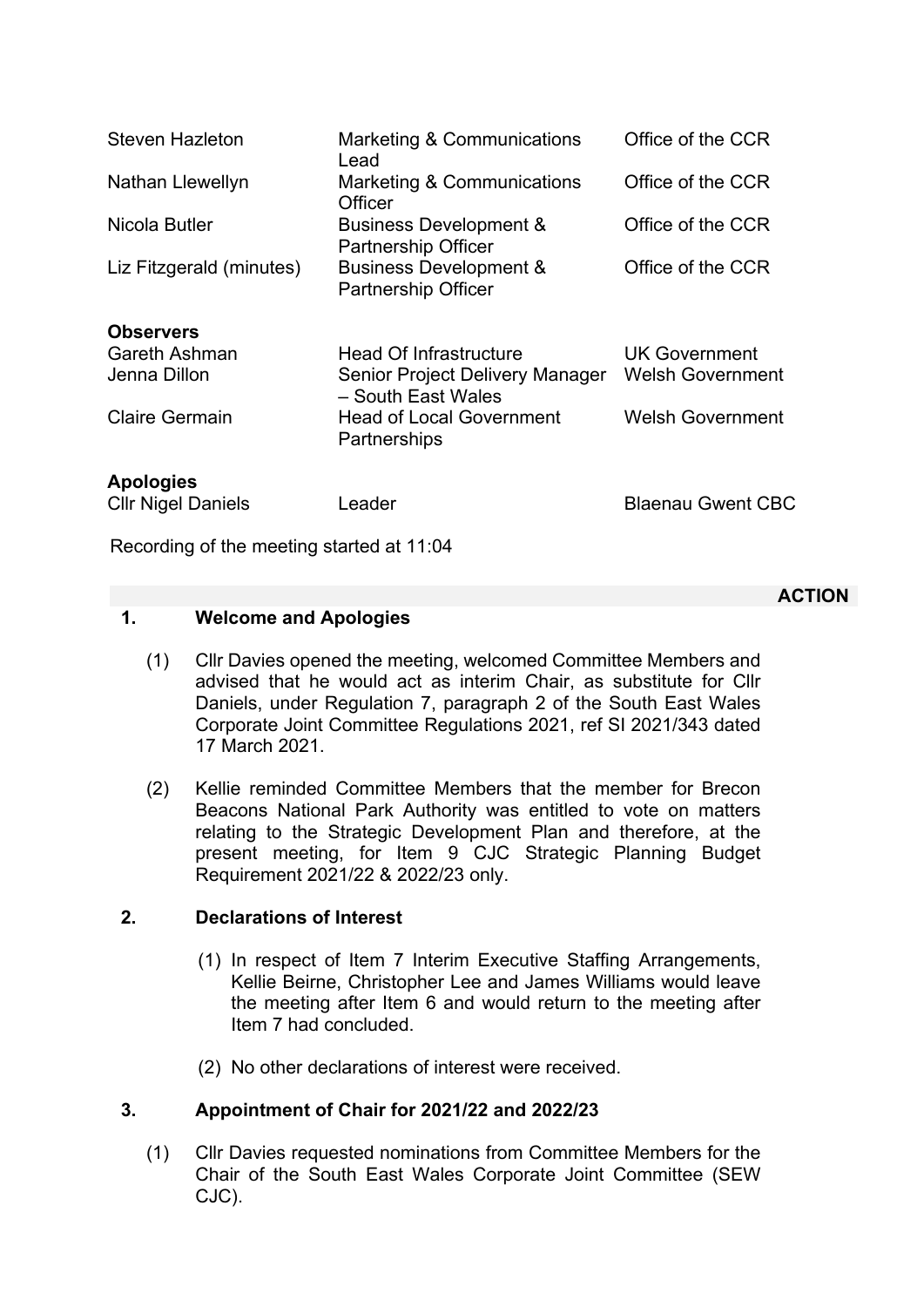- (2) Cllr Marsden nominated Cllr Anthony Hunt as Chair for 2021/22 and 2022/23, which was seconded by Cllr Morgan.
- (3) The Committee accepted the nomination and Cllr Anthony Hunt was confirmed as the Chair for the SEW CJC for 2021/22 and 2022/23.
- (4) Cllr Davies handed the Chairmanship to Cllr Hunt.

### **4. Appointment of Vice Chair for 2021/22 and 2022/23**

- (1) Cllr Hunt requested nominations for the Vice Chair of the SEW CJC for 2021/22 and 2022/23.
- (2) Cllr Morgan nominated Cllr Philippa Marsden, which was seconded by Cllr Moore.
- (3) The Committee accepted the nomination and Cllr Philippa Marsden was nominated as the Vice Chair for the SEW CJC for 2021/22 and 2022/23.

### **5. Proposal to Effect CJC Insurances**

Kellie Beirne introduced the item explaining that the matter reflected arrangements for the interim position and until such time the outstanding technical issues can be resolved. For completeness, those issues relate to resolution of taxation matters and the need to secure UKG approval for transfer of the CCR City Deal funding agreement into the CJC.

Kellie notified Committee Members that the relevant insurances were in place from 9.00am this morning, 31 January 2022, and that all paperwork was in place for the indemnity and fidelity agreements. Kellie said the documentation would be signed by Barrie Davies, the Section 151 officer for Rhondda Cynon Taf CBC, the CJC SEW's partner body. Kellie would share the documents after the meeting.

**ACTION**: Kellie would share the SEW CJC insurance documents with the Committee Members.<br>with the Committee Members.

### **6. Interim Standing Order for South East Wales Corporate Joint Committee**

(1) Kellie introduced the report explaining that the report reflected arrangements for the interim position and until such time the outstanding technical issues can be resolved. For completeness, those issues relate to resolution of taxation matters and the need to secure UKG approval for transfer of the CCR City Deal funding agreement into the CJC.

James said that the interim Standing Orders were temporary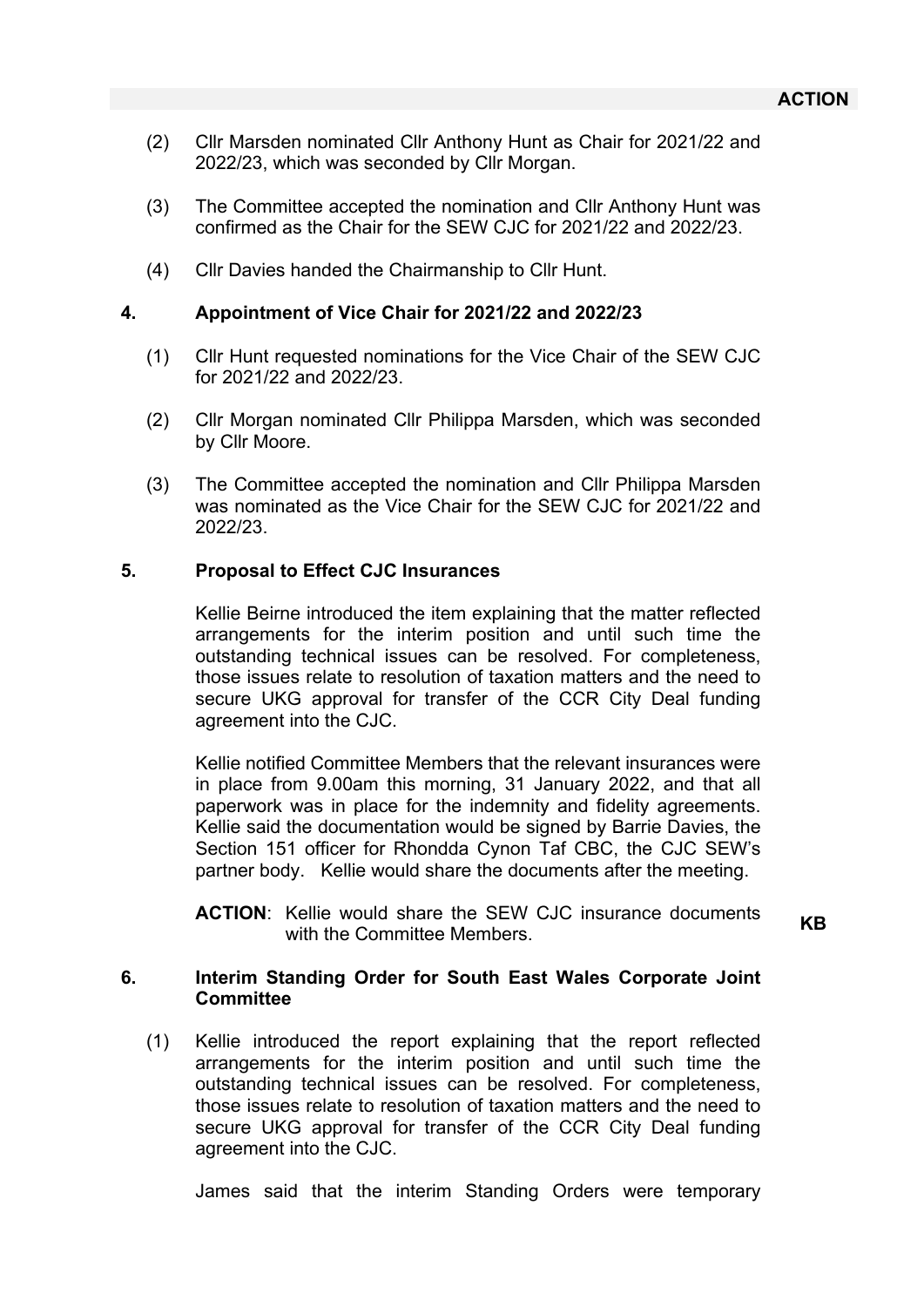arrangements for the 'Bare Minimum' model to ensure compliance during the transition period; a more substantive set of Standing Orders would be brought to Committee Members for their consideration at the appropriate time.

- (2) Cllr Morgan moved to accept the recommendations of the report.
- (3) Cllr Hunt obtained individual votes of acceptance from Committee Members in the following order: Bridgend; Rhondda Cynon Taf; Vale of Glamorgan; Merthyr Tydfil; Cardiff; Caerphilly; Newport; Blaenau Gwent; Monmouthshire; Torfaen.
	- The Brecon Beacons National Park Authority was not eligible to vote for this item.
- (4) It was resolved that the ten CCR Constituent Local Authority members of the South East Wales Corporate Joint Committee:
	- (1) approved the Interim Standing Orders and relevant policies, procedures and key documents (appended to the Standing Orders document), set out comprehensively as Appendix 1 to this report;
	- (2) approved to receive further updates and revisions to Standing Orders during 2022-23 in the event that outstanding financial status issues are resolved sufficiently to allow for implementation of the preferred governance and delivery model.

Kellie, James and Christopher left the meeting at 11:20

### **7. Interim Executive Staffing Arrangements**

- (1) Paul Orders introduced the report and proposed nominations. The report proposed that Cardiff Council may make any necessary agreements on behalf of the SEW CJC to put executive staffing arrangements in place. These arrangements were temporary and a further report would be submitted to Committee Members at the point of transition to the 'Lift and Shift' model, which would then be in effect permanently. Paul Matthews concurred that the interim and temporary measures were a necessary platform for this moment in time. Both Monmouthshire CC and Cardiff Council were happy to support the recommendations of the report.
- (2) Cllr Hunt obtained individual votes of acceptance from Committee Members in the following order: Bridgend; Rhondda Cynon Taf; Vale of Glamorgan; Merthyr Tydfil; Cardiff; Caerphilly; Newport; Blaenau Gwent; Monmouthshire; Torfaen.
	- The Brecon Beacons National Park Authority was not eligible to vote for this item.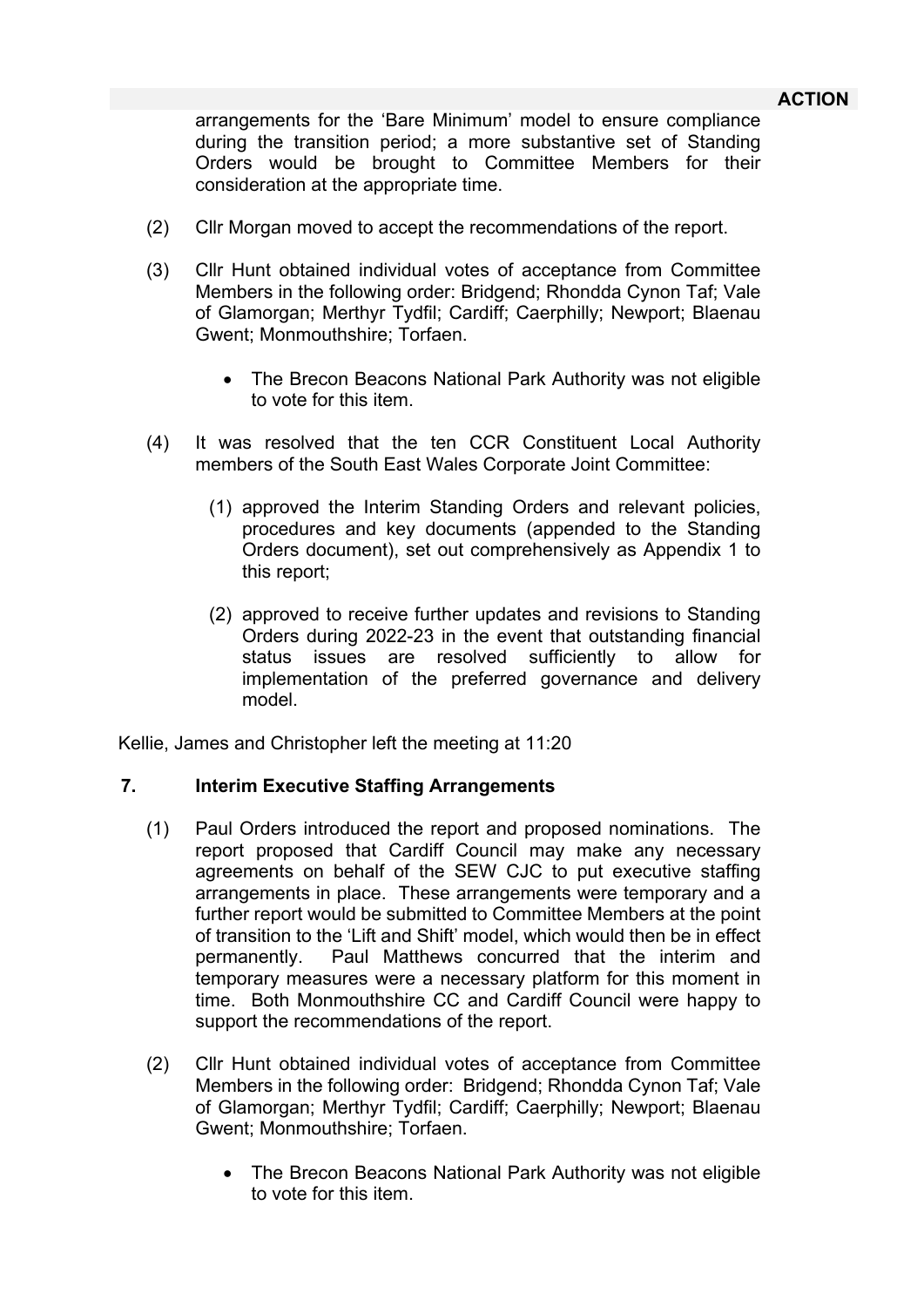- (3) It was resolved that the ten CCR Constituent Local Authority members of the South East Wales Corporate Joint Committee:
	- (1) approved the appointment of Kellie Beirne as the Interim Chief Executive Officer;
	- (2) approved the appointment of Chris Lee as the Interim Chief Finance Officer;
	- (3) approved the appointment of James Williams as the Interim Monitoring Officer;
	- (4) authorised Cardiff Council to make any necessary arrangements on behalf of the CJC in relation to these appointments, including entering into any agreements, including any service level agreements with the constituent authorities.

Kellie, James and Christopher re-joined the meeting at 11:24

### **8. Interim CJC Management and Support Arrangements**

(1) Kellie introduced the report explaining that the report reflected arrangements for the interim position and until such time the outstanding technical issues can be resolved. For completeness, those issues relate to resolution of taxation matters and the need to secure UKG approval for transfer of the CCR City Deal funding agreement into the CJC.

The report set out the approach to the development of the SEW CJC with a robust operating model incorporating Service Level Agreements (SLAs) with the Cardiff Capital Region (CCR), Cardiff Council and Rhondda Cynon Taf CBC. The region was currently in Phase 1 (the 'Bare Minimum model); Phase 2 would be subject to the resolution of the matter around the City Deal funding agreement coming across to the CJC and resolution of remaining legislation issues with Welsh Government. Phase 3 would be the 'Lift & Shift' implementation subject to outstanding issues being resolved and the SEW CJC being able to operate independently.

- (2) The motion to deal with the recommendations of the report was moved by Cllr Morgan and seconded by Cllr Marsden.
- (3) Cllr Hunt obtained individual votes of acceptance from Committee Members in the following order: Bridgend; Rhondda Cynon Taf; Vale of Glamorgan; Merthyr Tydfil; Cardiff; Caerphilly; Newport; Blaenau Gwent; Monmouthshire; Torfaen.
	- The Brecon Beacons National Park Authority was not eligible to vote for this item.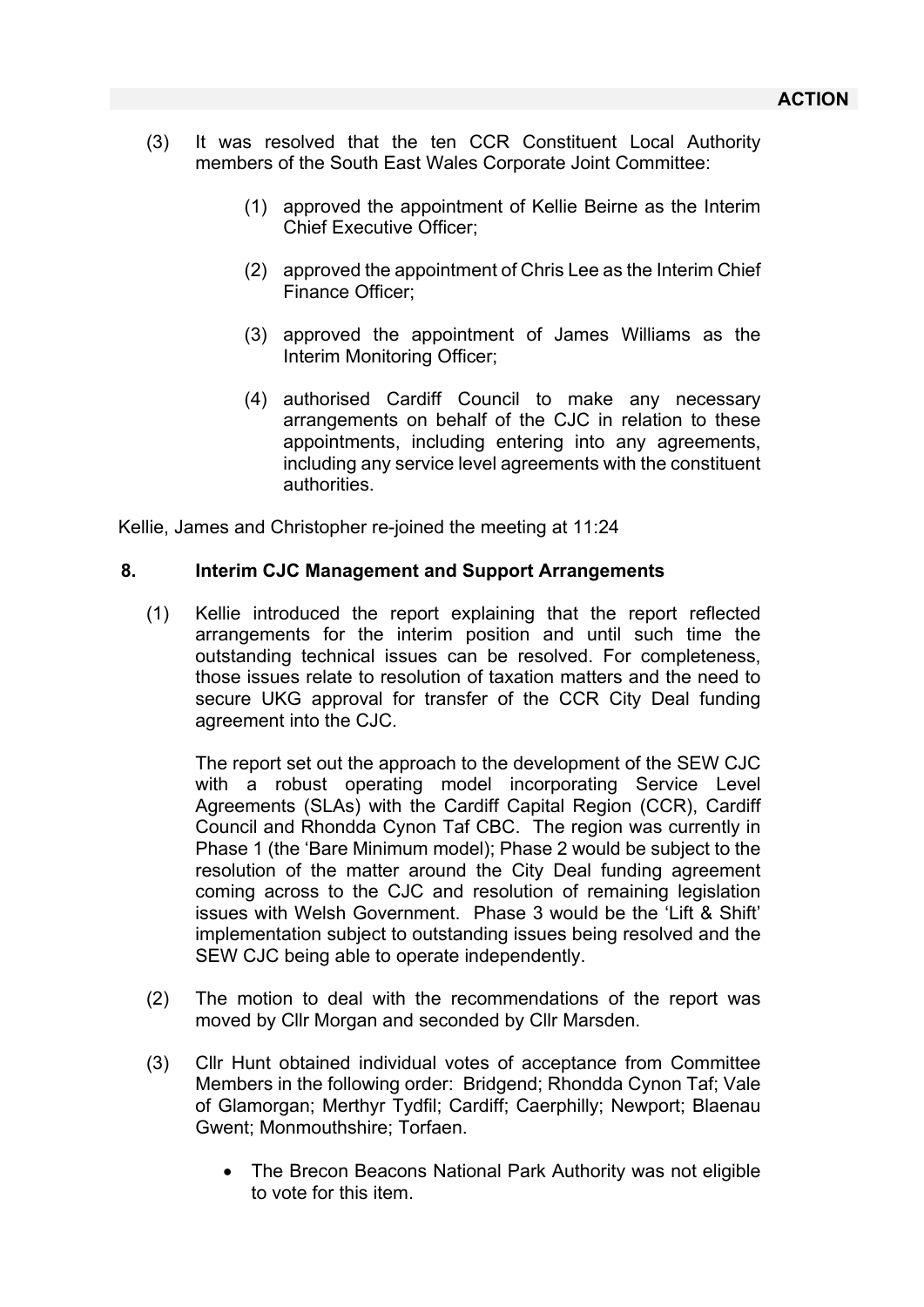- (4) It was resolved that the ten CCR Constituent Local Authority Members of the South East Wales Corporate Joint Committee:
	- (1) noted and approved the proposed management and support arrangements set out in this report;
	- (2) approved the Chief Executive Officer to enter into Service Levels Agreements with the provider organisations, subject to the approval of the CJC Budget Report;
	- (3) noted that further updates in respect of future management and support arrangements, including any budgetary implications, will be brought back for consideration at the appropriate time.
- **9. South East Wales Corporate Joint Committee Annual Business Plan and Annual CJC General Budget Requirement 2021/22 & 2022/23 and CJC Strategic Planning Budget Requirement 2021/22 & 2022/23**
	- a) Ten CCR Constituent Councils to consider Part A Recommendations
	- b) Ten CCR Constituent Councils and BBNPA to consider Part B Recommendations
	- (1) Kellie introduced the report explaining that the report reflected arrangements for the interim position and until such time the outstanding technical issues can be resolved. For completeness, those issues relate to resolution of taxation matters and the need to secure UKG approval for transfer of the CCR City Deal funding agreement into the CJC.
	- (2) Christopher said that Committee Members should note that the report outlined the 'Bare Minimum' model and that any updates or adjustments would be returned to the SEW CJC for approval.
	- (3) Hrjinder provided an overview of the financial matters within the report. He said that in terms of Treasury management requirements, the SEW CJC would follow Rhondda Cynon Taf CBC's Treasury Management Strategy.

### **PART A RECOMMENDATIONS**

*Ten CCR Constituent Local Authority Members to consider Part A Recommendations*

- (4) Cllr Hunt obtained individual votes of acceptance from Committee Members in the following order Bridgend; Rhondda Cynon Taf; Vale of Glamorgan; Merthyr Tydfil; Cardiff; Caerphilly; Newport; Blaenau Gwent; Monmouthshire; Torfaen.
	- The Brecon Beacons National Park Authority was not eligible to vote for this item.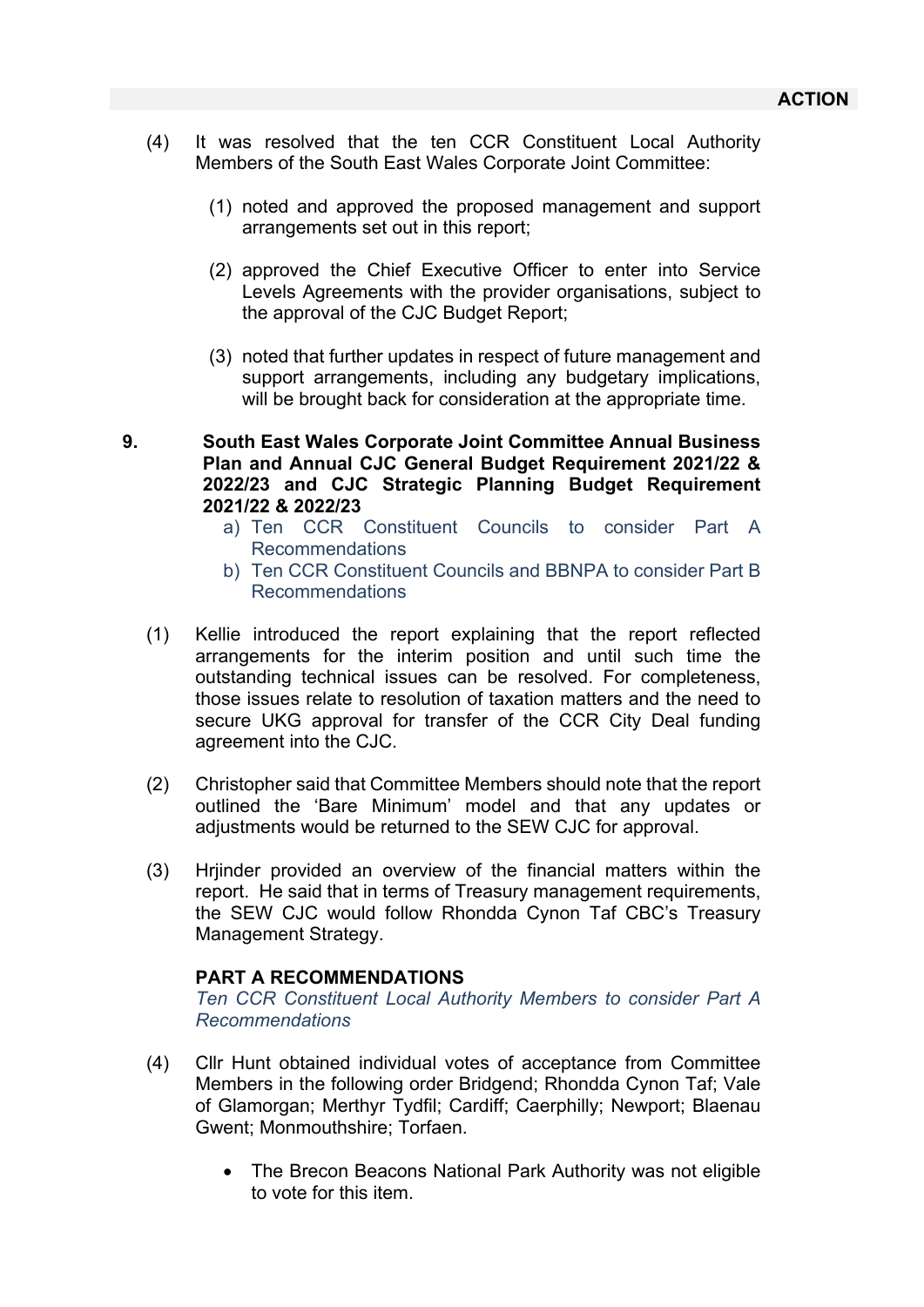- (5) It was resolved that the ten CCR Constituent Local Authority members of the South East Wales Corporate Joint Committee:
	- (1) noted and approved the interim Annual Business Plan for 2022/23 as set out at Appendix 1;
	- (2) considered and approved the CJC's General Budget requirement as set out in Table 1 of this report in respect of Financial Years 2021/22 & 2022/23;
	- (3) considered and approved the amounts payable by the 10 CCR constituent local authorities as set out in Table 2 of this report in respect of Financial Years 2021/22 & 2022/23, noting that these amounts will be met from the CCR General Reserve;
	- (4) noted the CJC Capital Programme Budget position and approves for CJC treasury management activities, where required during the bare minimum period, to be undertaken in line with the approved Treasury Management Strategy of Rhondda Cynon Taf County Borough Council;
	- (5) approved to receive further updates and revisions during 2022/23 in the event that outstanding issues are resolved sufficiently to allow for implementation of the preferred governance and delivery model.

### **PART B RECOMMENDATIONS**

*Ten CCR Constituent Local Authority members and Brecon Beacons NPA to consider Part B Recommendations*

- (6) Cllr Hunt obtained individual votes of acceptance from Committee Members in the following order: Brecon Beacons NPA; Bridgend; Rhondda Cynon Taf; Vale of Glamorgan; Merthyr Tydfil; Cardiff; Caerphilly; Newport; Blaenau Gwent; Monmouthshire; Torfaen.
- (7) It was resolved that the South East Wales Corporate Joint Committee:
	- (6) considered and approved the CJC's Strategic Planning Budget requirement as set out in Table 3 of this report in respect of Financial Years 2021/22 & 2022/23;
	- (7) considered and approved the amounts payable by the 10 CCR constituent local authorities and the Brecon Beacons National Park Authority as set out in Table 4 of this report in respect of Financial Years 2021/22 & 2022/23;
	- (8) noted that the amounts payable by the 10 CCR constituent local authorities in respect of Recommendation (6) will be met from the CCR General Reserve;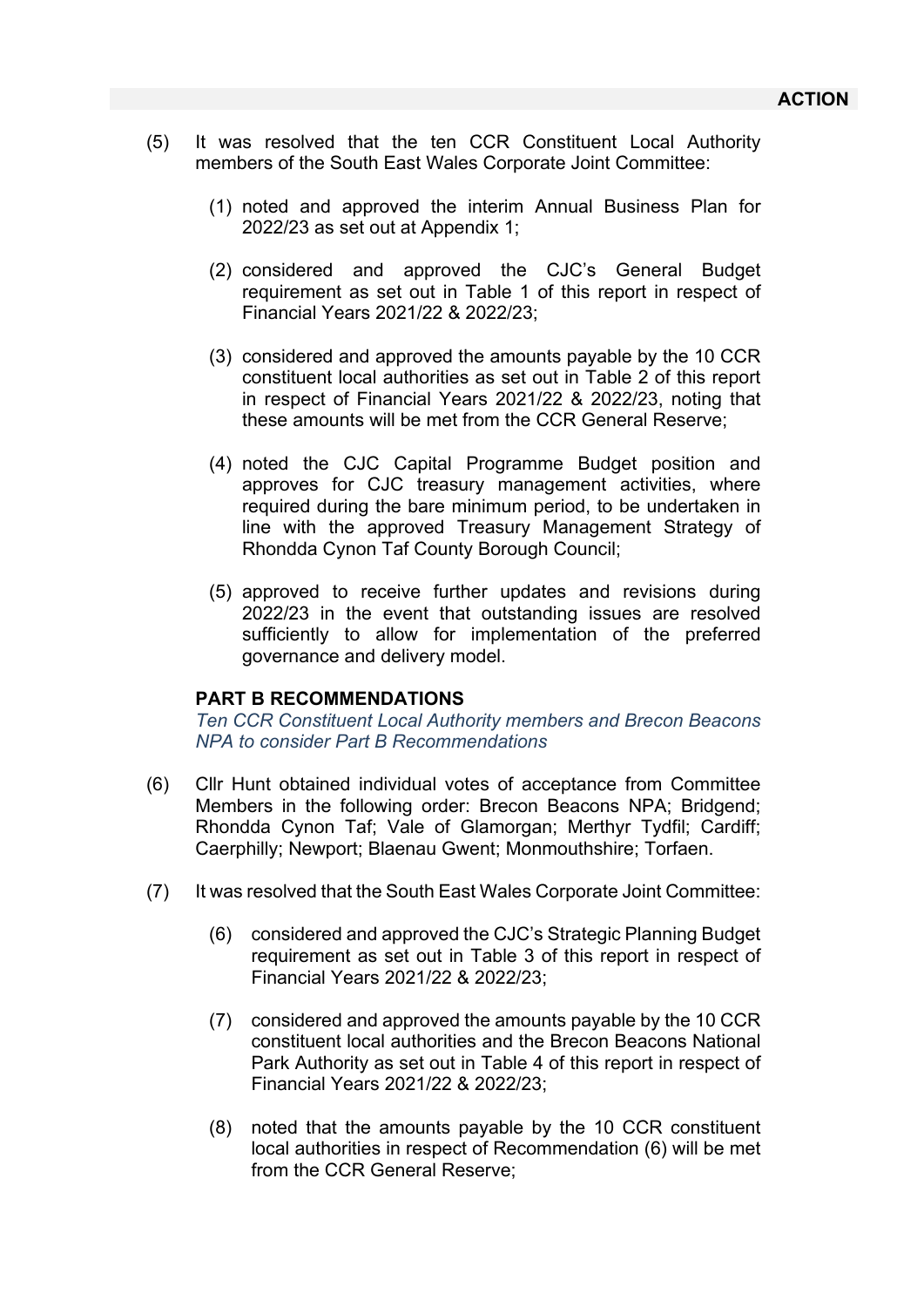# **ACTION**

(9) approved to receive further updates and revisions during 2022/23 in the event that outstanding issues are resolved sufficiently to allow for implementation of the preferred governance and delivery model.

Recording of the meeting ended at 11:38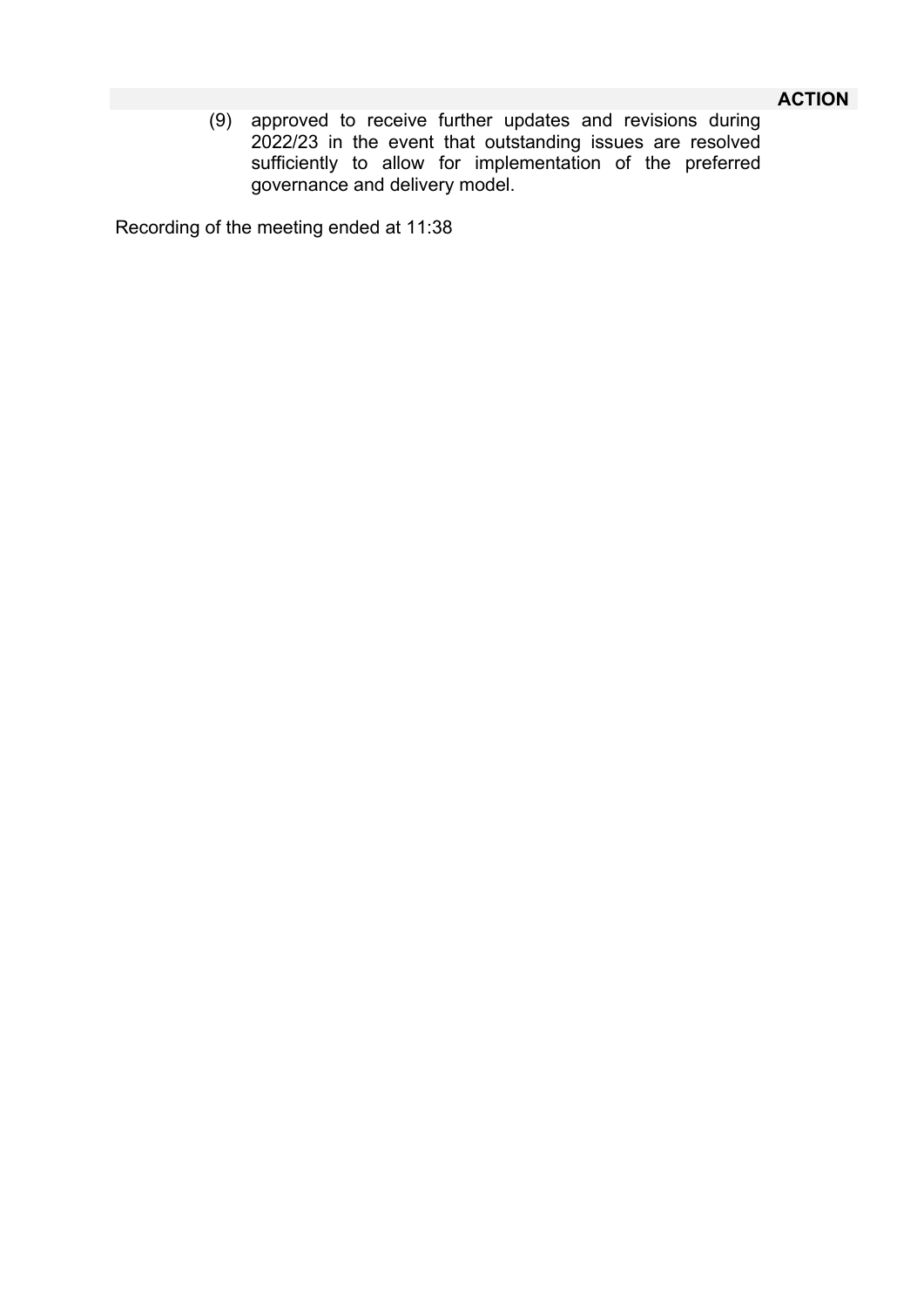# **Cydbwyllgor Corfforaethol De-ddwyrain Cymru**

11.00am-12.00pm ddydd Llun 31 Ionawr 2022 Cyfarfod o Bell yn defnyddio Microsoft Teams

# **Cofnodion**

### **Aelodau'r Pwyllgor a Phrif Weithredwyr**

| <b>Aelod Cabinet</b>                                                                     | <b>CBS Blaenau Gwent</b>                                                                                                                                   |
|------------------------------------------------------------------------------------------|------------------------------------------------------------------------------------------------------------------------------------------------------------|
| <b>Rheolwr Gyfarwyddwr</b>                                                               | <b>CBS Blaenau Gwent</b>                                                                                                                                   |
| Cadeirydd y Pwyllgor Cynllunio,                                                          | APC Bannau Brycheiniog                                                                                                                                     |
| <b>Prif Weithredwr</b>                                                                   | <b>APC Bannau Brycheiniog</b>                                                                                                                              |
| Arweinydd                                                                                | CBS Pen-y-bont ar Ogwr                                                                                                                                     |
| <b>Prif Weithredwr</b>                                                                   | CBS Pen-y-bont ar Ogwr                                                                                                                                     |
| Arweinydd                                                                                | <b>Cyngor Caerdydd</b>                                                                                                                                     |
| <b>Prif Weithredwr</b>                                                                   | <b>Cyngor Caerdydd</b>                                                                                                                                     |
| Arweinydd                                                                                | <b>CBS Caerffili</b>                                                                                                                                       |
| <b>Prif Weithredwr</b>                                                                   | <b>CBS Caerffili</b>                                                                                                                                       |
| Arweinydd                                                                                | <b>CBS Merthyr Tudful</b>                                                                                                                                  |
| <b>Prif Weithredwr</b>                                                                   | <b>CBS Merthyr Tudful</b>                                                                                                                                  |
| Arweinydd                                                                                | <b>Cyngor Sir Fynwy</b>                                                                                                                                    |
| <b>Prif Weithredwr</b>                                                                   | <b>Cyngor Sir Fynwy</b>                                                                                                                                    |
| Arweinydd                                                                                | <b>Cyngor Dinas Casnewydd</b>                                                                                                                              |
| <b>Prif Weithredwr</b>                                                                   | <b>Cyngor Dinas Casnewydd</b>                                                                                                                              |
| Arweinydd                                                                                | <b>CBS Rhondda Cynon Taf</b>                                                                                                                               |
| <b>Prif Weithredwr</b>                                                                   | CBS Rhondda Cynon Taf                                                                                                                                      |
| Arweinydd                                                                                | <b>CBS Torfaen</b>                                                                                                                                         |
| <b>Prif Weithredwr</b><br>Y Cynghorydd Neil Moore<br>Arweinydd<br><b>Prif Weithredwr</b> | <b>CBS</b> Torfaen<br><b>Cyngor Bro Morgannwg</b><br>Cyngor Bro Morgannwg                                                                                  |
|                                                                                          |                                                                                                                                                            |
| Y Swyddog Adran 151<br>Cyfrifydd Grŵp<br>Cyfrifydd<br>Cyfrifydd<br>Cyfreithiwr           | <b>Corff Atebol</b><br><b>Corff Atebol</b><br><b>Corff Atebol</b><br><b>Corff Atebol</b><br><b>Corff Atebol</b><br>$\circ$ $\circ$ $\circ$ $\circ$ $\circ$ |
|                                                                                          | Mynediad a Hawliau Tramwy<br>\r 11                                                                                                                         |

Kellie Beirne Cyfarwyddwr Swyddfa P-RC Rhys Thomas Prif Swyddog Gweithredol<br>Hrjinder Singh Pennaeth Cyllid, Risg a Pennaeth Cyllid, Risg a Sicrwydd

Swyddfa P-RC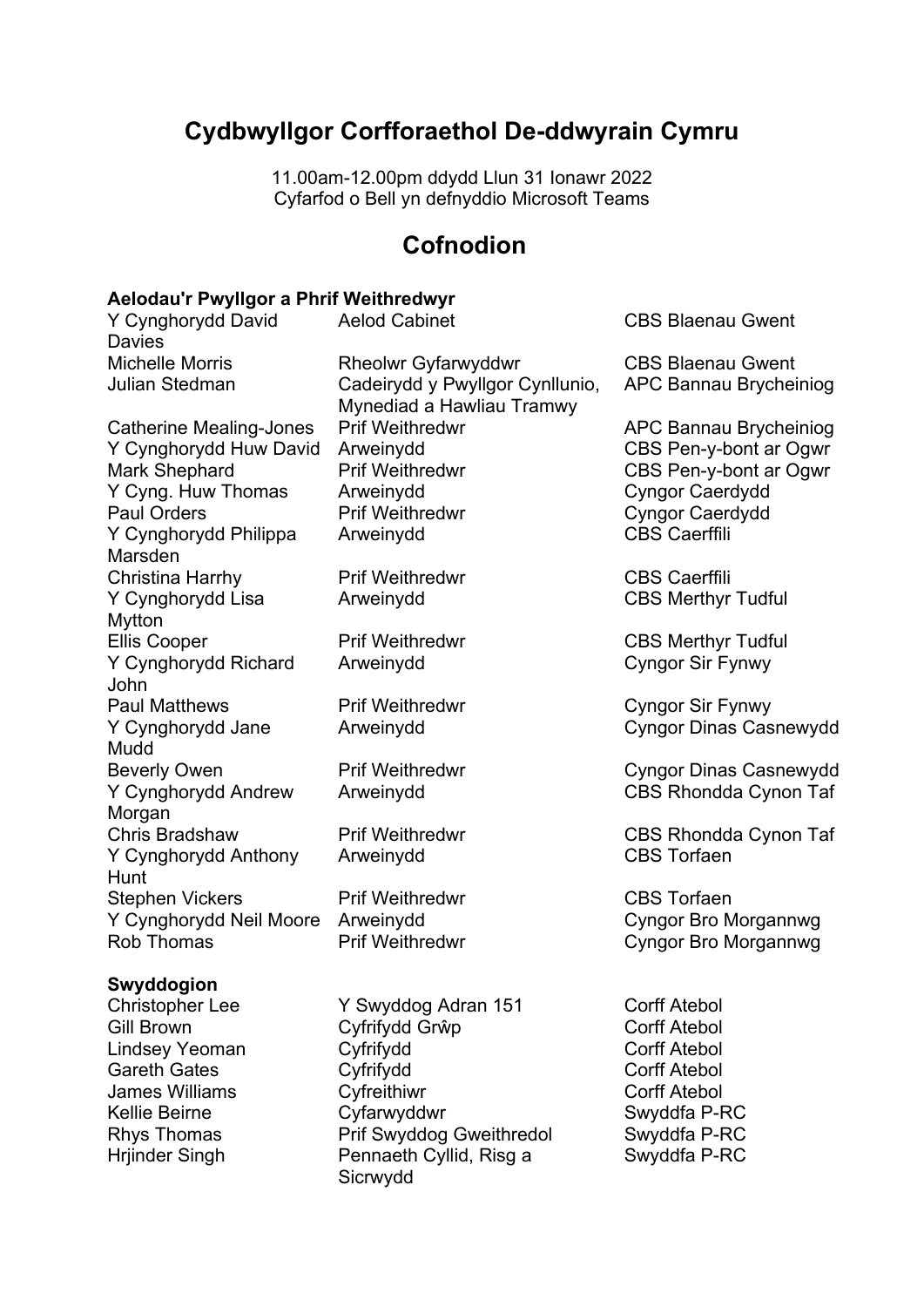| Nicola Somerville                                      | Pennaeth Twf Cynhwysol a<br>Datblygu Busnes                                         | Swyddfa P-RC                          |
|--------------------------------------------------------|-------------------------------------------------------------------------------------|---------------------------------------|
| Colan Mehaffey                                         | Pennaeth Arloesedd Digidol a<br>Data                                                | Swyddfa P-RC                          |
| <b>Suzanne Chesterton</b>                              | Pennaeth Llywodraethu, Polisi a<br>Chyfathrebu                                      | Swyddfa P-RC                          |
| Robert O'Dwyer                                         | <b>Pennaeth Seilwaith</b>                                                           | Swyddfa P-RC                          |
| <b>Steven Hazleton</b>                                 | Arweinydd Marchnata a<br>Chyfathrebu                                                | Swyddfa P-RC                          |
| Nathan Llewellyn                                       | Swyddog Marchnata a<br>Chyfathrebu                                                  | Swyddfa P-RC                          |
| Nicola Butler                                          | Swyddog Datblygu Busnes a<br>Phartneriaethau                                        | Swyddfa P-RC                          |
| Liz Fitzgerald (cofnodion)                             | Swyddog Datblygu Busnes a<br>Phartneriaethau                                        | Swyddfa P-RC                          |
| <b>Arsylwyr</b>                                        |                                                                                     |                                       |
| <b>Gareth Ashman</b><br>Jenna Dillon                   | <b>Pennaeth Seilwaith</b><br>Uwch-reolwr Cyflawni<br>Prosiectau - De-ddwyrain Cymru | Llywodraeth y DU<br>Llywodraeth Cymru |
| <b>Claire Germain</b>                                  | Pennaeth Partneriaethau<br>Llywodraeth Leol                                         | Llywodraeth Cymru                     |
| Ymddiheuriadau<br>Y Cynghorydd Nigel<br><b>Daniels</b> | Arweinydd                                                                           | <b>CBS Blaenau Gwent</b>              |

Dechreuwyd recordio'r cyfarfod am 11:04

#### **CAM GWEITHREDU**

# **1. Croeso ac Ymddiheuriadau**

- (1) Agorodd y Cynghorydd Davies y cyfarfod, croesawodd Aelodau'r Pwyllgor a dywedodd y byddai'n gweithredu fel Cadeirydd dros dro, yn lle'r Cynghorydd Daniels, o dan Reoliad 7, paragraff 2 o Reoliadau Cyd-bwyllgor Corfforaethol Deddwyrain Cymru 2021, cyf SI 2021/343 dyddiedig 17 Mawrth 2021.
- (2) Atgoffodd Kellie Aelodau'r Pwyllgor fod gan yr aelod dros Awdurdod Parc Cenedlaethol Bannau Brycheiniog hawl i bleidleisio ar faterion yn ymwneud â'r Cynllun Datblygu Strategol ac felly, yn y cyfarfod presennol, dim ond ar gyfer Gofyniad Cyllideb Cynllunio Strategol CBC Eitem 9 2021/22 a 2022/23.

### **2. Datgan Buddiannau**

(1) O ran Eitem 7 Trefniadau Staffio Gweithredol Interim,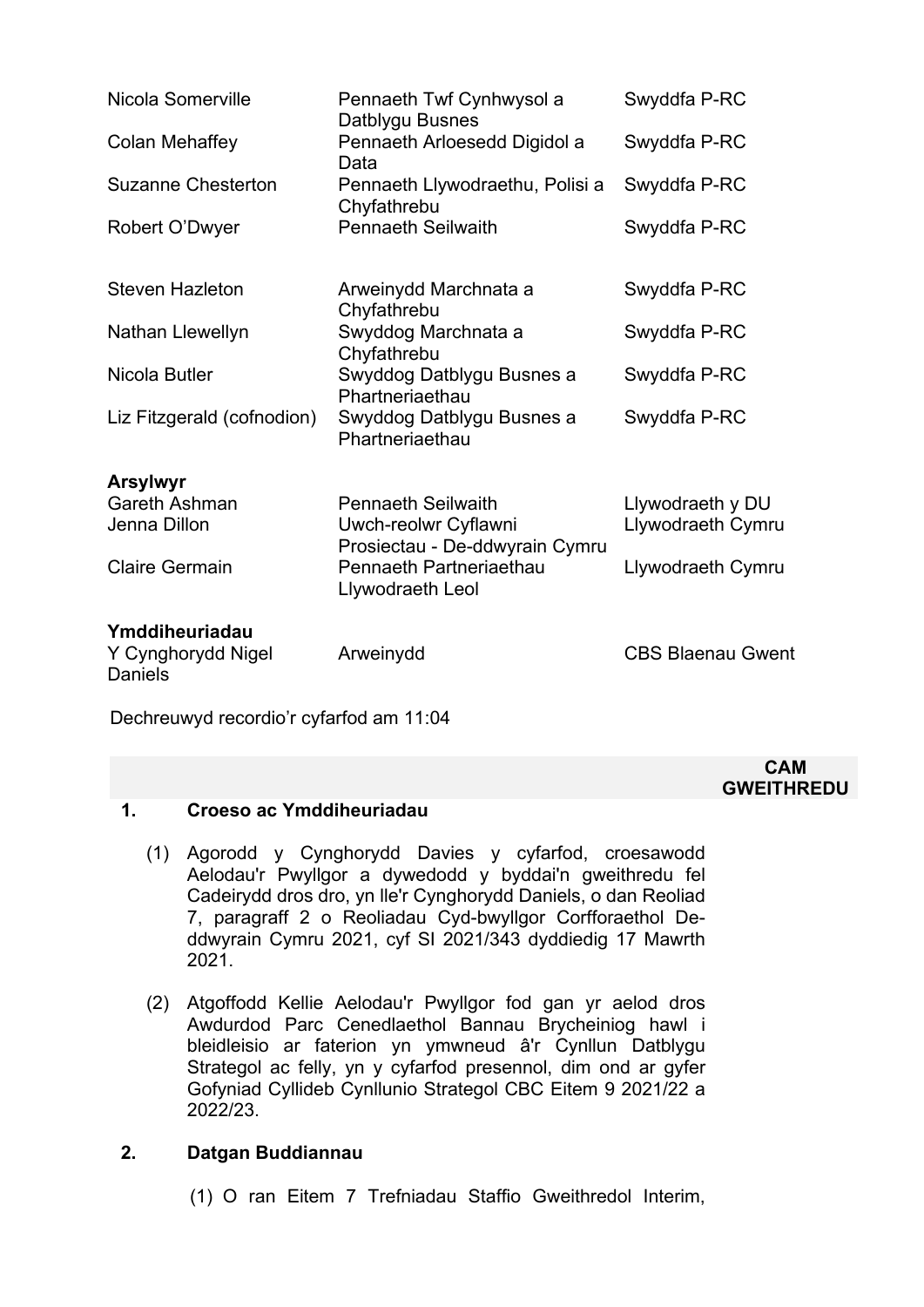### **CAM GWEITHREDU**

byddai Kellie Beirne, Christopher Lee a James Williams yn gadael y cyfarfod ar ôl Eitem 6 a byddai'n dychwelyd i'r cyfarfod ar ôl i Eitem 7 ddod i ben.

(2) Ni dderbyniwyd unrhyw ddatganiadau buddiannau eraill.

### **3. Penodi Cadeirydd ar gyfer 2021/22 a 2022/23**

- (1) Gofynnodd y Cynghorydd Davies am enwebiadau gan Aelodau'r Pwyllgor ar gyfer Cadeirydd Cyd-bwyllgor Corfforaethol De-ddwyrain Cymru (CBC DDdC).
- (2) Enwebwyd y Cynghorydd Marsden y Cynghorydd Anthony Hunt yn Gadeirydd ar gyfer 2021/22 a 2022/23, ac eiliwyd hynny gan y Cynghorydd Morgan.
- (3) Derbyniodd y Pwyllgor yr enwebiad a chadarnhawyd y Cynghorydd Anthony Hunt fel Cadeirydd CBC DDdC ar gyfer 2021/22 a 2022/23.
- (4) Rhoddodd y Cynghorydd Davies y Gadeiryddiaeth i'r Cynghorydd Hunt.

### **4. Penodi Is-gadeirydd ar gyfer 2021/22 a 2022/23**

- (1) Gofynnodd y Cynghorydd Hunt am enwebiadau ar gyfer Isgadeirydd CBC DDdC ar gyfer 2021/22 a 2022/23.
- (2) Enwebwyd y Cynghorydd Morgan y Cynghorydd Philippa Marsden, ac eiliwyd hynny gan y Cynghorydd Moore.
- (3) Derbyniodd y Pwyllgor yr enwebiad ac enwebwyd y Cynghorydd Philippa Marsden yn Is-gadeirydd y CBC DDdC ar gyfer 2021/22 a 2022/23.

### **5. Cynnig i Weithredu Yswiriant CBC**

Cyflwynodd Kellie Beirne yr eitem yn esbonio bod y mater yn adlewyrchu'r trefniadau ar gyfer y swydd dros dro a hyd nes y gellir datrys y materion technegol sy'n weddill. Er mwyn bod yn gyflawn, mae'r materion hynny'n ymwneud â datrys materion trethiant a'r angen i sicrhau cymeradwyaeth Llywodraeth y DU i drosglwyddo cytundeb ariannu Bargen Ddinesig Prifddinas-Ranbarth Caerdydd i'r CBC.

Hysbysodd Kellie Aelodau'r Pwyllgor fod yr yswiriant perthnasol ar waith o 9.00am y bore yma, 31 Ionawr 2022, a bod yr holl waith papur yn ei le ar gyfer y cytundebau indemniad a chywirdeb. Dywedodd Kellie y byddai'r ddogfennaeth yn cael ei llofnodi gan Barrie Davies, swyddog Adran 151 Cyngor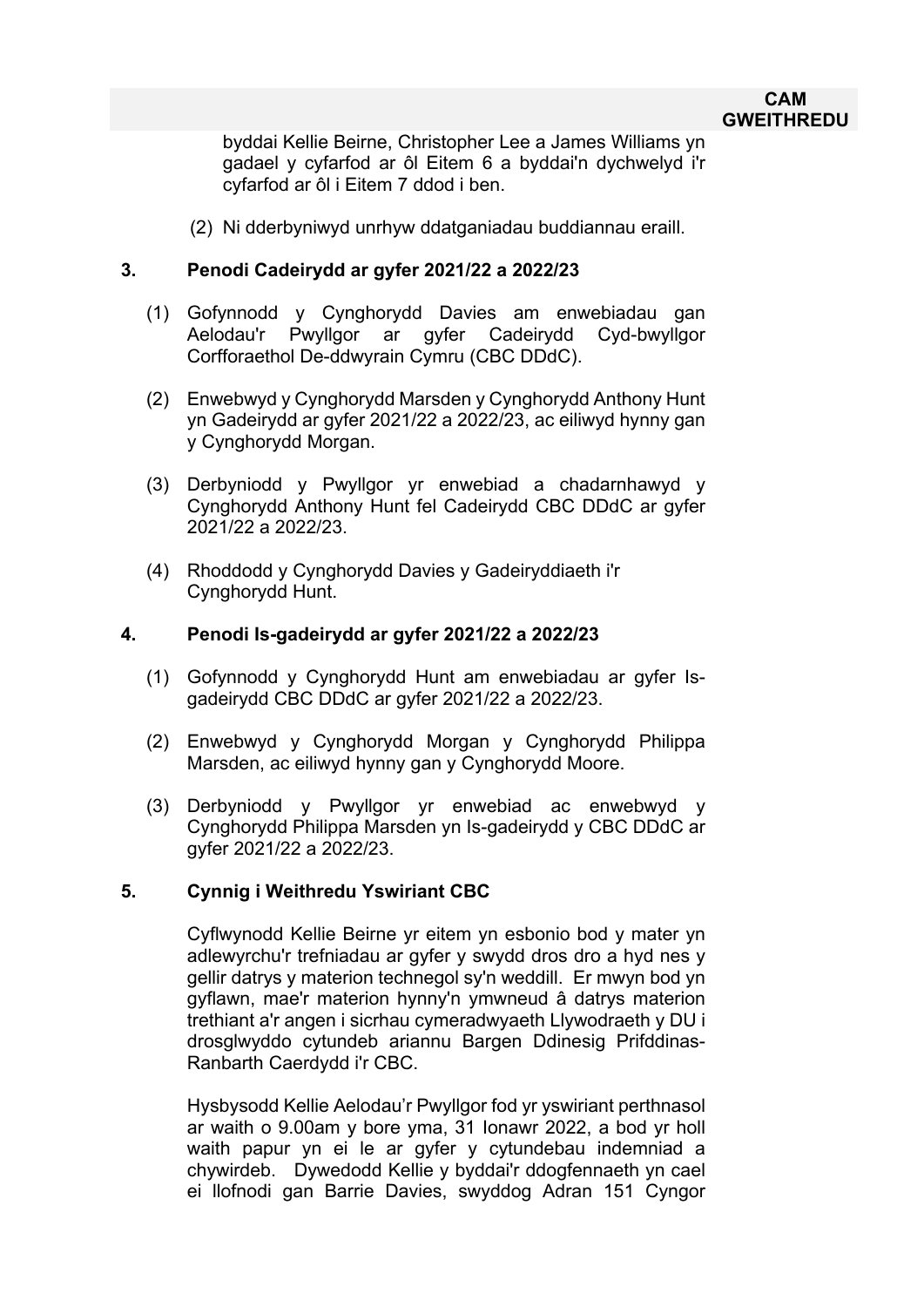Bwrdeistref Sirol Rhondda Cynon Taf, corff partner CBC DDdC. Byddai Kellie yn rhannu'r dogfennau ar ôl y cyfarfod.

**CAM GWEITHREDU:** Byddai Kellie yn rhannu dogfennau yswiriant CBC DDdC gydag Aelodau'r Pwyllgor. **KB**

### **6. Rheol Sefydlog Dros Dro ar gyfer Cyd-bwyllgor Corfforaethol De-ddwyrain Cymru**

(1) Cyflwynodd Kellie yr adroddiad gan esbonio bod yr adroddiad yn adlewyrchu'r trefniadau ar gyfer y sefyllfa dros dro a hyd nes y gellir datrys y materion technegol sy'n weddill. Er mwyn bod yn gyflawn, mae'r materion hynny'n ymwneud â datrys materion trethiant a'r angen i sicrhau cymeradwyaeth Llywodraeth y DU i drosglwyddo cytundeb ariannu Bargen Ddinesig Prifddinas-Ranbarth Caerdydd i'r CBC.

Dywedodd James mai trefniadau dros dro oedd y Rheolau Sefydlog hyn ar gyfer y model 'Isafswm Lleiaf' er mwyn sicrhau cydymffurfiaeth yn ystod y cyfnod pontio; byddai set fwy sylweddol o Reolau Sefydlog yn cael eu cyflwyno i Aelodau'r Pwyllgor eu hystyried ar yr adeg briodol.

- (2) Cynigiodd y Cynghorydd Morgan i dderbyn argymhellion yr adroddiad.
- (3) Derbyniodd y Cynghorydd Hunt bleidleisiau derbyn unigol gan Aelodau'r Pwyllgor yn y drefn ganlynol: Pen-y-bont ar Ogwr; Rhondda Cynon Taf; Bro Morgannwg; Merthyr Tudful; Caerdydd; Caerffili; Casnewydd; Blaenau Gwent; Sir Fynwy; Torfaen.
	- Nid oedd Awdurdod Parc Cenedlaethol Bannau Brycheiniog yn gymwys i bleidleisio dros yr eitem hon.
- (4) Penderfynwyd bod y deg aelod Awdurdod Lleol Etholaethol P-RC o Gyd-bwyllgor Corfforaethol De-ddwyrain Cymru:
	- (1) yn cymeradwyo'r Rheolau Sefydlog Dros Dro a pholisïau, gweithdrefnau a dogfennau allweddol perthnasol (sydd wedi'u hatodi i ddogfen y Rheolau Sefydlog), a nodir yn gynhwysfawr fel Atodiad 1 i'r adroddiad hwn;
	- (2) yn cymeradwyo i dderbyn diweddariadau a diwygiadau pellach i'r Rheolau Sefydlog yn ystod 2022-23, os caiff materion statws ariannol sy'n weddill eu datrys yn ddigonol i ganiatáu gweithredu'r model llywodraethu a chyflawni a ffefrir.

Gadawodd Kellie, James a Christopher y cyfarfod am 11:20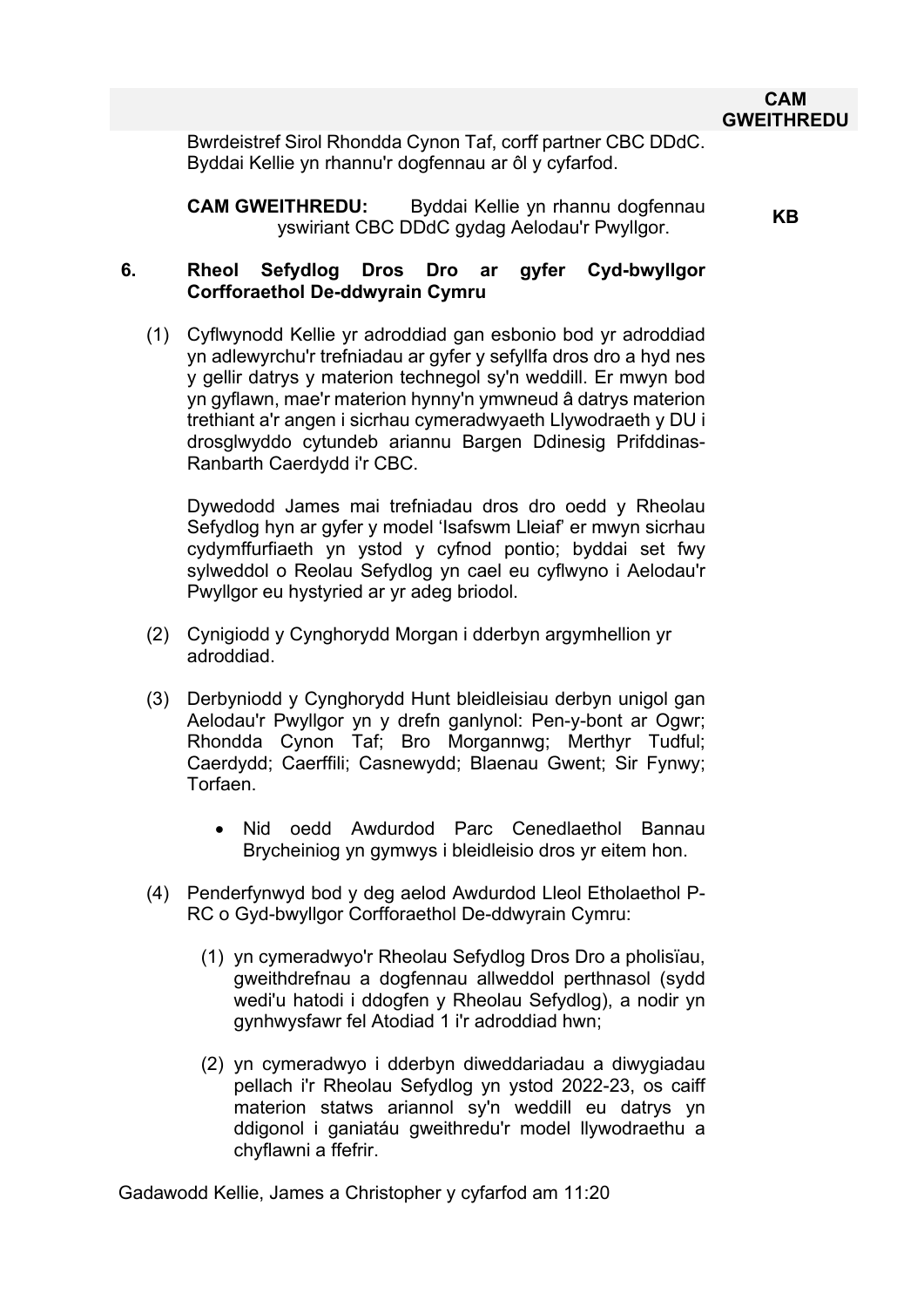### **7. Trefniadau Staffio Gweithredol Dros Dro**

- (1) Cyflwynodd Paul Orders yr adroddiad ac enwebiadau arfaethedig. Roedd yr adroddiad yn cynnig y gall Cyngor Caerdydd wneud unrhyw gytundebau angenrheidiol ar ran y CBC DDdC i roi trefniadau staffio gweithredol ar waith. Roedd y trefniadau hyn yn rhai dros dro a byddai adroddiad pellach yn cael ei gyflwyno i Aelodau'r Pwyllgor wrth drosglwyddo i'r model 'Codi a Symud', a fyddai wedyn yn weithredol yn barhaol. Cytunodd Paul Matthews fod y mesurau interim a thros dro yn llwyfan angenrheidiol ar gyfer y cyfnod presennol. Roedd Cyngor Sir Fynwy a Chyngor Caerdydd yn hapus i gefnogi argymhellion yr adroddiad.
- (2) Derbyniodd y Cynghorydd Hunt bleidleisiau derbyn unigol gan Aelodau'r Pwyllgor yn y drefn ganlynol: Pen-y-bont ar Ogwr; Rhondda Cynon Taf; Bro Morgannwg; Merthyr Tudful; Caerdydd; Caerffili; Casnewydd; Blaenau Gwent; Sir Fynwy; Torfaen.
	- Nid oedd Awdurdod Parc Cenedlaethol Bannau Brycheiniog yn gymwys i bleidleisio dros yr eitem hon.
- (3) Penderfynwyd bod y deg aelod Awdurdod Lleol Etholaethol P-RC o Gyd-bwyllgor Corfforaethol De-ddwyrain Cymru:
	- (1) yn cymeradwyo penodiad Kellie Beirne fel y Prif Swyddog Gweithredol Dros Dro;
	- (2) yn cymeradwyo penodiad Chris Lee fel y Prif Swyddog Cyllid Dros Dro;
	- (3) yn cymeradwyo penodiad James Williams fel y Swyddog Monitro Dros Dro;
	- (4) yn awdurdodi Cyngor Caerdydd i wneud unrhyw drefniadau angenrheidiol ar ran y CBC mewn perthynas â'r penodiadau hyn, gan gynnwys ymrwymo i unrhyw gytundebau a gan gynnwys unrhyw gytundebau lefel gwasanaeth gyda'r awdurdodau cyfansoddol.

Ail-ymunodd Kellie, James a Christopher â'r cyfarfod am 11:24

### **8. Trefniadau Rheoli a Chefnogi'r CBC Dros Dro**

(1) Cyflwynodd Kellie yr adroddiad yn esbonio bod yr adroddiad yn adlewyrchu'r trefniadau ar gyfer y sefyllfa dros dro a hyd nes y gellir datrys y materion technegol sy'n weddill. Er mwyn bod yn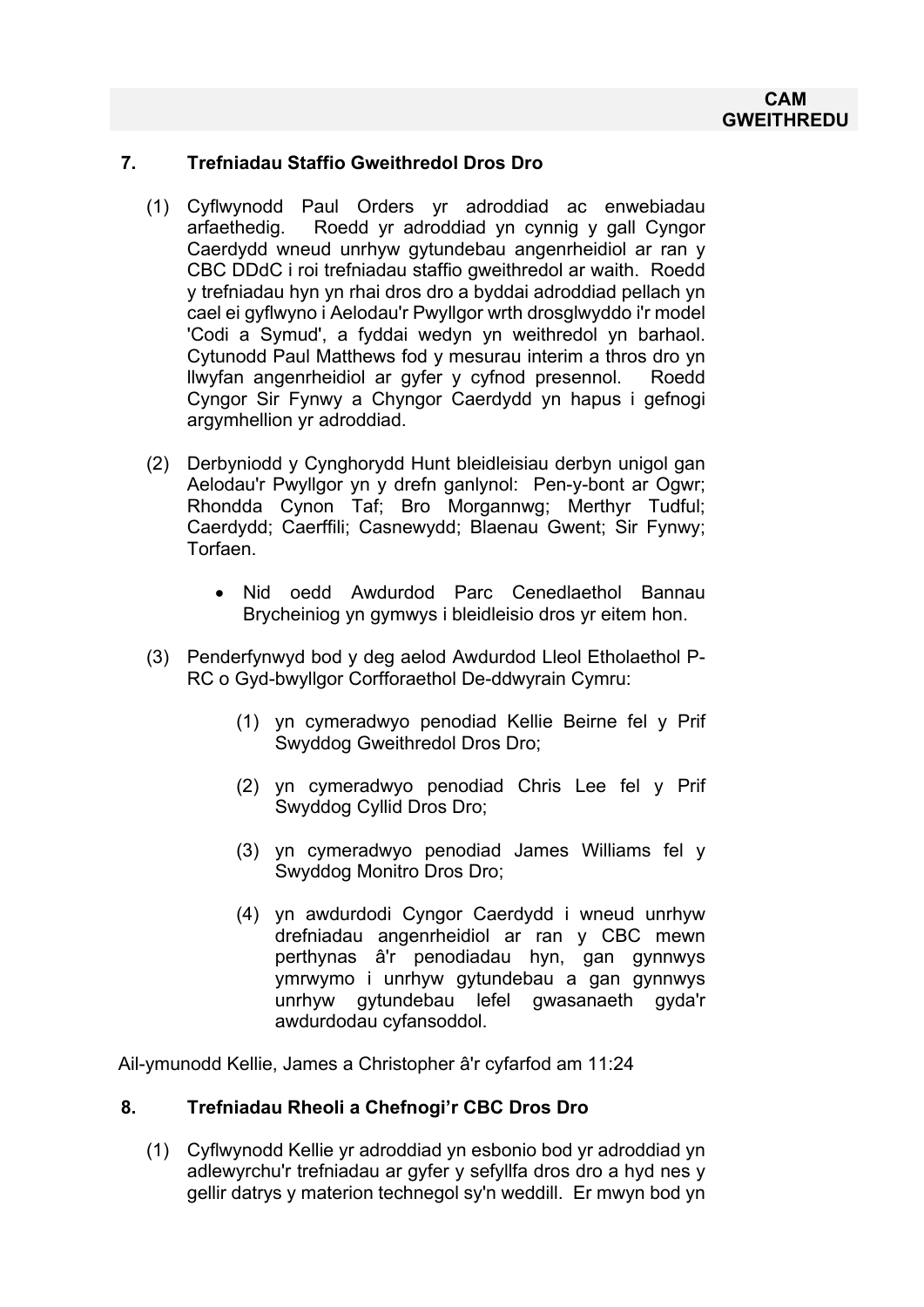### **CAM GWEITHREDU**

gyflawn, mae'r materion hynny'n ymwneud â datrys materion trethiant a'r angen i sicrhau cymeradwyaeth Llywodraeth y DU i drosglwyddo cytundeb ariannu Bargen Ddinesig Prifddinas-Ranbarth Caerdydd i'r CBC.

Mae'r adroddiad yn nodi'r dull o ddatblygu CBC DDdC gyda model gweithredu cadarn sy'n cynnwys Cytundebau Lefel Gwasanaeth gyda Phrifddinas-Ranbarth Caerdydd (P-RC), Cyngor Caerdydd a CBS Rhondda Cynon Taf. Roedd y rhanbarth yng Ngham 1 ar hyn o bryd (y 'model Isafswm Lleiaf); Byddai Cam 2 yn amodol ar ddatrys y mater sy'n ymwneud â chytundeb ariannu'r Fargen Ddinesig yn dod i'r CBC a datrys y materion sy'n weddill o ran deddfwriaeth gyda Llywodraeth Cymru. Cam 3 fyddai gweithredu'r 'Codi a Symud', yn amodol ar ddatrys materion sy'n weddill a bod y CBC DDdC yn gallu gweithredu'n annibynnol.

- (2) Cynigiwyd y cynnig i ymdrin ag argymhellion yr adroddiad gan y Cynghorydd Morgan a'i eilio gan y Cynghorydd Marsden.
- (3) Derbyniodd y Cynghorydd Hunt bleidleisiau derbyn unigol gan Aelodau'r Pwyllgor yn y drefn ganlynol: Pen-y-bont ar Ogwr; Rhondda Cynon Taf; Bro Morgannwg; Merthyr Tudful; Caerdydd; Caerffili; Casnewydd; Blaenau Gwent; Sir Fynwy; Torfaen.
	- Nid oedd Awdurdod Parc Cenedlaethol Bannau Brycheiniog yn gymwys i bleidleisio dros yr eitem hon.
- (4) Penderfynwyd bod y deg aelod Awdurdod Lleol Etholaethol P-RC o Gyd-bwyllgor Corfforaethol De-ddwyrain Cymru:
	- (1) yn nodi a chymeradwyo'r trefniadau rheoli a chefnogi arfaethedig a nodir yn yr adroddiad hwn;
	- (2) yn cymeradwyo'r Prif Swyddog Gweithredol i ymrwymo i Gytundebau Lefelau Gwasanaeth gyda'r sefydliadau sy'n darparu, yn amodol ar gymeradwyo Adroddiad Cyllideb y CBC;
	- (3) yn nodi y bydd diweddariadau pellach, mewn perthynas â threfniadau rheoli a chefnogi yn y dyfodol gan gynnwys unrhyw oblygiadau cyllidebol, yn cael eu dwyn yn ôl i'w hystyried ar yr adeg briodol.
- **9. Cynllun Busnes Blynyddol Cyd-bwyllgor Corfforaethol Deddwyrain Cymru a Gofyniad Cyllideb Gyffredinol CBC Blynyddol 2021/22 a 2022/23 a Gofyniad Cyllideb Cynllunio Strategol CBC 2021/22 a 2022/23**
	- a) Deg cyngor cyfansoddol Prifddinas-Ranbarth Caerdydd i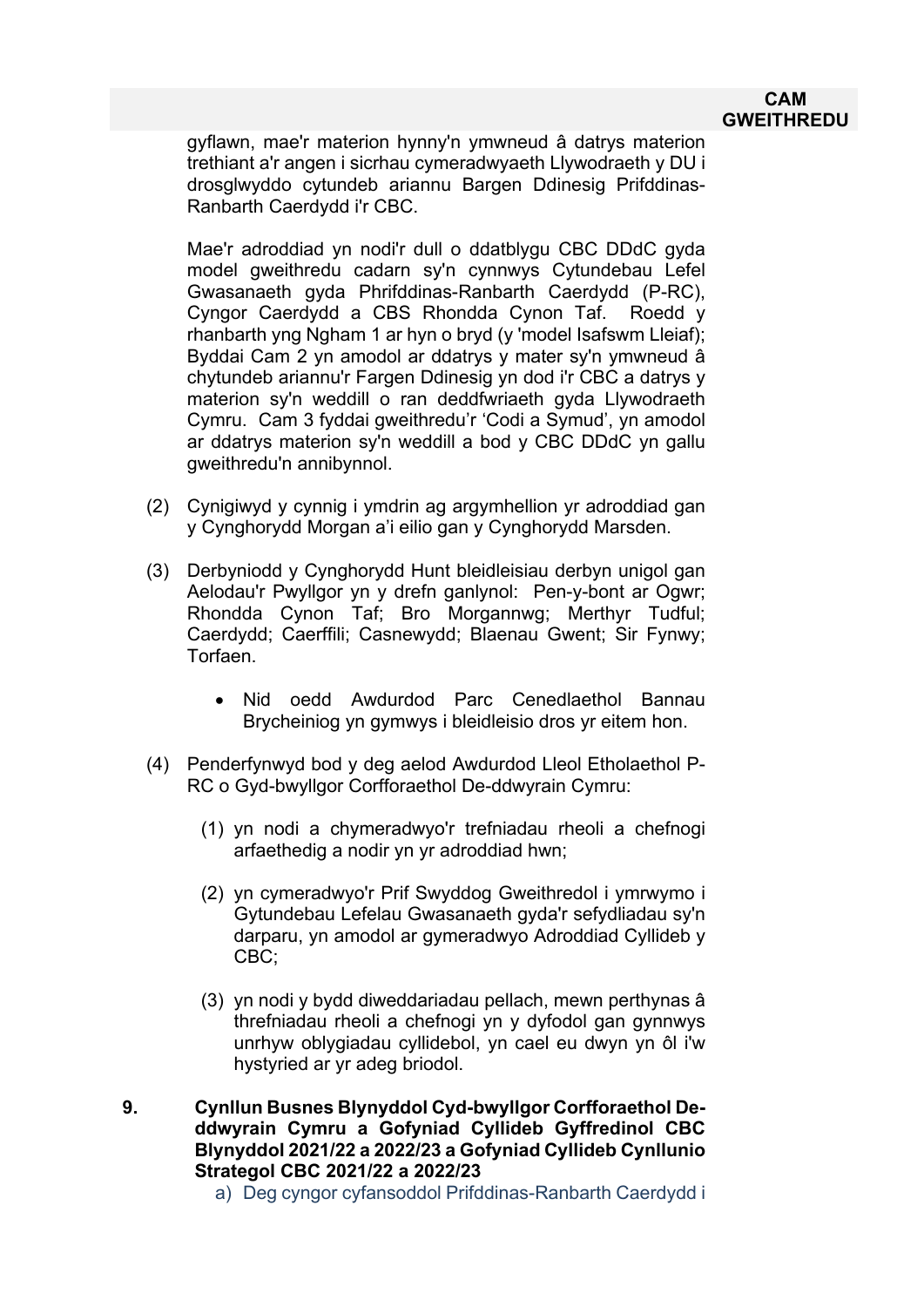ystyried Argymhellion Rhan A

- b) Deg cyngor cyfansoddol Prifddinas-Ranbarth Caerdydd ac Awdurdod Parc Cenedlaethol Bannau Brycheiniog i ystyried Argymhellion Rhan B
- (1) Cyflwynodd Kellie yr adroddiad gan esbonio bod yr adroddiad yn adlewyrchu'r trefniadau ar gyfer y sefyllfa dros dro a hyd nes y gellir datrys y materion technegol sy'n weddill. Er mwyn bod yn gyflawn, mae'r materion hynny'n ymwneud â datrys materion trethiant a'r angen i sicrhau cymeradwyaeth Llywodraeth y DU i drosglwyddo cytundeb ariannu Bargen Ddinesig Prifddinas-Ranbarth Caerdydd i'r CBC.
- (2) Dywedodd Christopher y dylai Aelodau'r Pwyllgor nodi bod yr adroddiad yn amlinellu'r model 'Isafswm Lleiaf' ac y byddai unrhyw ddiweddariadau neu addasiadau'n cael eu dychwelyd i CBC DDdC i'w cymeradwyo.
- (3) Rhoddodd Hrjinder drosolwg o'r materion ariannol yn yr adroddiad. Dywedodd, o ran gofynion rheoli'r Trysorlys, y byddai'r CBC DDdC yn dilyn Strategaeth Rheoli Trysorlys Cyngor Bwrdeistref Sirol Rhondda Cynon Taf.

### **ARGYMHELLION RHAN A**

*Deg cyngor cyfansoddol Prifddinas-Ranbarth Caerdydd i ystyried Argymhellion Rhan A*

- (4) Derbyniodd y Cynghorydd Hunt bleidleisiau derbyn unigol gan Aelodau'r Pwyllgor yn y drefn ganlynol: Pen-y-bont ar Ogwr; Rhondda Cynon Taf; Bro Morgannwg; Merthyr Tudful; Caerdydd; Caerffili; Casnewydd; Blaenau Gwent; Sir Fynwy; Torfaen.
	- Nid oedd Awdurdod Parc Cenedlaethol Bannau Brycheiniog yn gymwys i bleidleisio dros yr eitem hon.
- (5) Penderfynwyd bod y deg aelod Awdurdod Lleol Etholaethol P-RC o Gyd-bwyllgor Corfforaethol De-ddwyrain Cymru:
	- (1) yn nodi a chymeradwyo'r Cynllun Busnes Blynyddol dros dro ar gyfer 2022/23 fel y nodir yn Atodiad 1;
	- (2) yn ystyried a chymeradwyo gofyniad Cyllideb Gyffredinol y CBC fel y nodir yn Nhabl 1 yr adroddiad hwn mewn perthynas â Blynyddoedd Ariannol 2021/22 a 2022/23;
	- (3) yn ystyried a chymeradwyo'r symiau sy'n daladwy gan y 10 awdurdod lleol cyfansoddol CCR fel y'u nodir yn Nhabl 2 o'r adroddiad hwn mewn perthynas â Blynyddoedd Ariannol 2021/22 a 2022/23, gan nodi y bydd y symiau